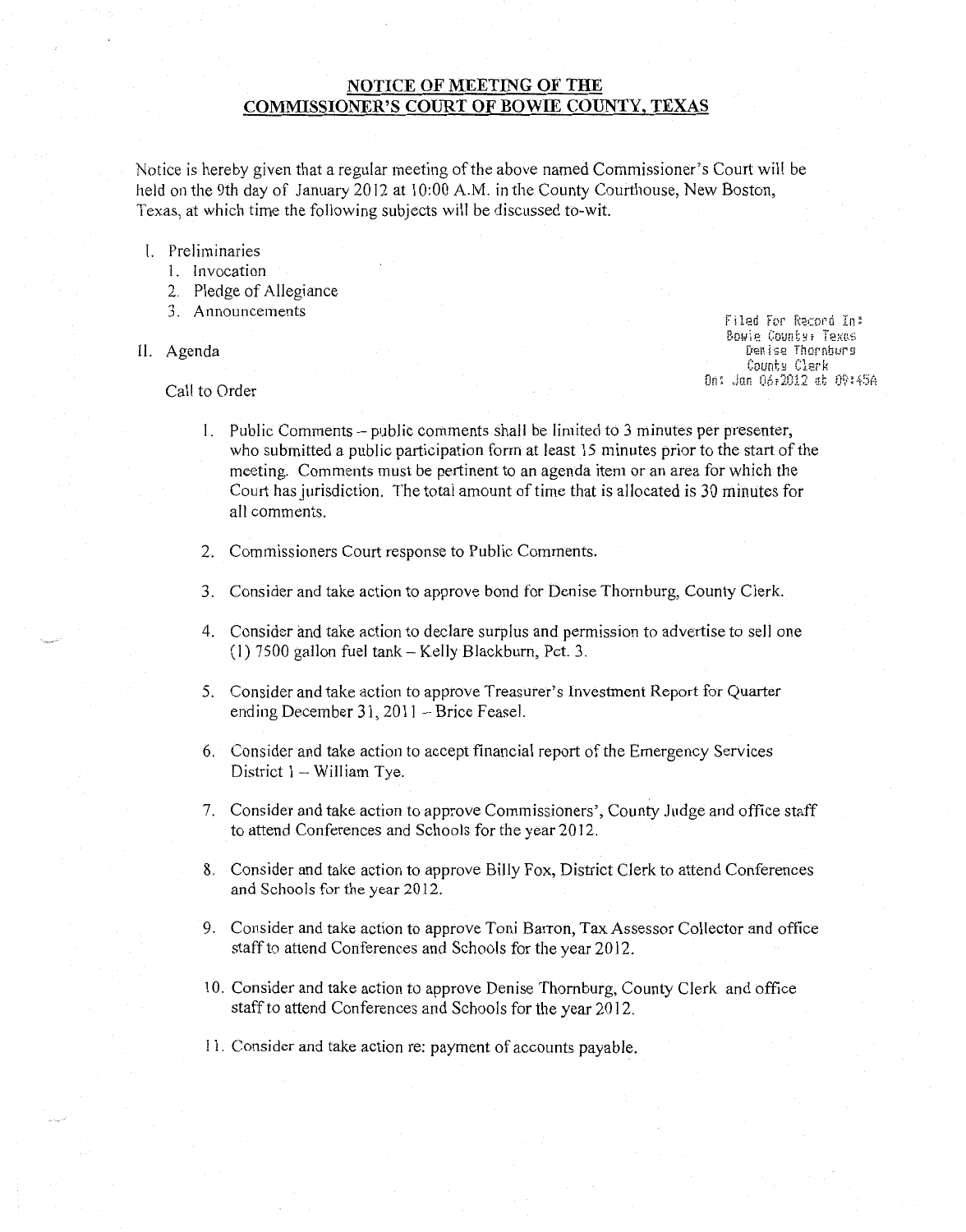12. Consider and take action to approve or to amend minutes as an order of the court.

III. Adjournment

For COMMISSIONER'S COURT

Chris Goodsell, Agenda Clerk

This notice of meeting was posted in the locked bulletin board located on the first floor of the west side of the Bowie County Courthouse and on the inside facing outward ofthe north window of the Bowie County Courthouse, readily accessible to the general public at all times, on the 6th day of January, 2012 at 10:00 A.M. and remained posted for at least 72 continuous hours preceding the scheduled time of said meeting.

Any invocation that may be offered before the official start of the meeting of the Court shall be the voluntary offering of a private citizen, to and for the benefit of the Court. The views or beliefs expressed by the invocation speaker have not been previously reviewed or approved by the Court and do not necessarily represent the religious beliefs or views of the Court in part or as a whole. No member of the community is required to attend or participate in the invocation and such decision will have no impact on their right to actively participate in the business of the Court.

Dated the 6th day of December 2012

Chris Goodsell, Agenda Clerk,

Chris Goodsell, Agenda Clerk, Bowie County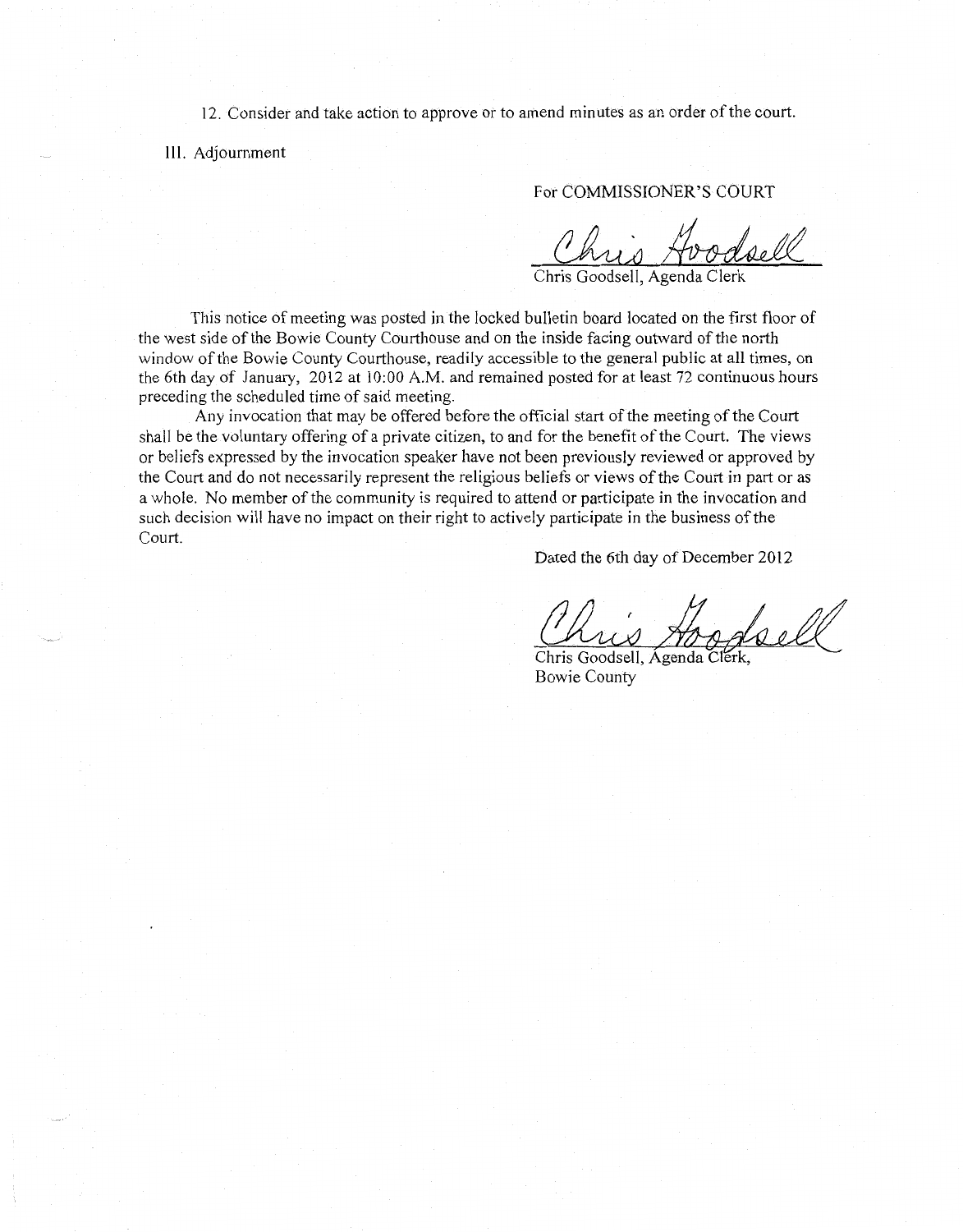# COMMISSIONER'S COURT MINUTES JANUARY 9, 2012

BE IT REMEMBERED, that on this 9<sup>th</sup> day of January, 2012, the HONORABLE COMMISSIONER'S COURT of Bowie County, Texas met in REGULAR SESSION at the Courthouse of said County in New Boston, Texas after due notice had been posted on the 6<sup>th</sup> day of January, 2012 with the HONORABLE JUDGE STERliNG LACY present and presiding with the following Commissioners being present.

| Jack Stone      | <b>Commissioner Pct. #1</b> |
|-----------------|-----------------------------|
| John Addington  | <b>Commissioner Pct. #2</b> |
| Kelly Blackburn | <b>Commissioner Pct. #3</b> |
| Pat McCoy       | <b>Commissioner Pct. #4</b> |

Also in attendance were the following County Officials: Auditor William Tye, County Clerk Denise Thornburg and the following administrative staff members also present on the dais: Administrative Assistant Rachael Cherry.

#### PRELIMINARIES

In accordance with the Bowie County official policy on meeting invocations, County Judge Sterling Lacy read the following statement.

Any invocation that may be offered before the official start of the meeting of the Court shall be the voluntary offering of a private citizen, to and for the benefit of the Court. The views or beliefs expressed by the invocation speaker have not been previously reviewed or approved by the Court and do not necessarily represent the religious beliefs or views of the Court in part or as a whole. No member of the community is required to attend or participate in the invocation and such decision will have no impact on their right to actively participate in the business of the Court.

## INVOCATION

Dr. Abram l. Winters

#### PlEDGE

Pledge of Allegiance to the United State of America

#### **ANNOUNCEMENTS**

Boyd london-First Southwest

#### REGULAR AGENDA ITEMS

Court convened at 10:19 A.M. when the following ORDER, JUDGMENTS AND DECREE were had and ORDERED spread upon the minutes of the Court to-wit.

Item 1: Public comments were heard from lisa Griffin regarding termination.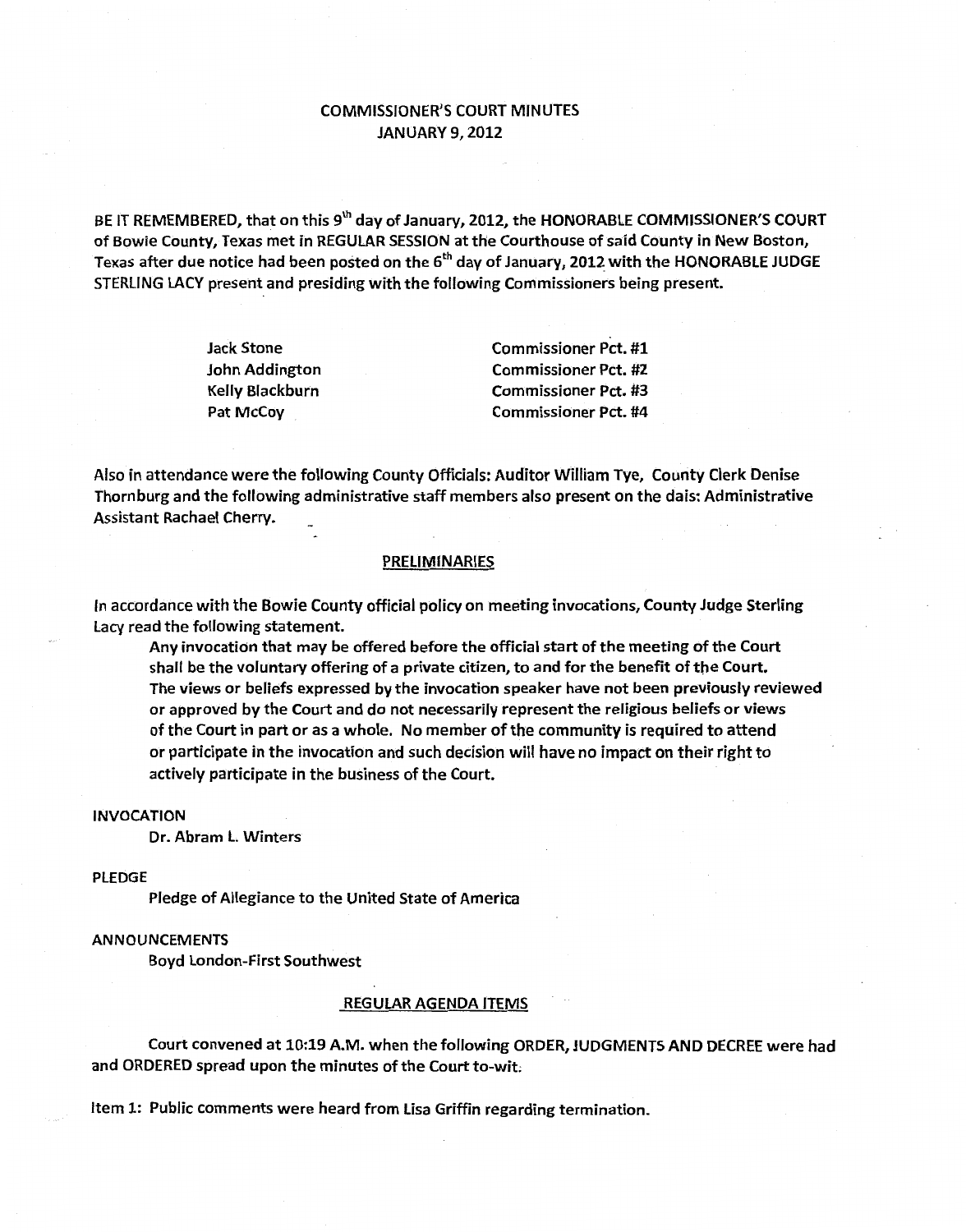Item 2: There were no Commissioner's Court responses to Public Comments.

Item 3: On this 9<sup>th</sup> day of January, 2012, a motion was made by Commissioner Kelly Blackburn and duly second by Commissioner Pat McCoy to approve a Bond for Denise Thornburg, County Clerk.

Motion was put to a vote and all voted aye and none opposed. Motion carried.

- Item 4: On this 9<sup>th</sup> day of January, 2012, a motion was made by Commissioner Kelly Blackburn and duly second by Commissioner John Addington to declare surplus and permission to advertise to sell one (1} 7500 gallon fuel tank-Kelly Blackburn Pet. 3. Motion was put to a vote and all voted aye and none opposed. Motion carried.
- Item 5: On this  $9<sup>th</sup>$  day of January, 2012, a motion was made by Commissioner Jack Stone and duly second by Commissioner Pat McCoy to approve the Treasurer's Investment Report for Quarter ending December 31, 2011-Brice Feasel. Motion was put to a vote and all voted aye and none opposed. Motion carried.
- Item 6: On this 9<sup>th</sup> day of January, 2012, a motion was made by Commissioner Pat McCoy and duly second by Commissioner Kelly Blackburn to accept the financial report of the Emergency Services District !-William Tye. Motion was put to a vote and all voted aye and none opposed. Motion carried.
- Item 7: On this  $9<sup>th</sup>$  day of January, 2012, a motion was made by Judge Sterling Lacy and duly second by Commissioner Pat McCoy to approve Commissioners, County Judge and office staff to attend conferences and schools for the year 2012. Motion was put to a vote and all voted aye and none opposed. Motion carried.
- Item 8: On this 9<sup>th</sup> day of January, 2012, a motion was made by Commissioner Kelly Blackburn and duly second by Commissioner John Addington to approve Billy Fox-District Clerk to attend conferences and schools for the year 2012. Motion was put to a vote and all voted aye and none opposed. Motion carried.
- Item 9: On this 9<sup>th</sup> day of January, 2012, a motion was made by Commissioner Jack Stone and duly second by Commissioner Pat McCoy to approve Toni Barron-Tax Assessor Collector and office staff to attend conferences and schools for the year 2012. Motion was put to a vote and all voted aye and none opposed. Motion carried.
- Item 10: On this 9<sup>th</sup> day of January, 2012, a motion was made by Commissioner John Addington and duly second by Commissioner Kelly Blackburn to approve Denise Thornburg-County Clerk and office staff to attend conferences and schools for the year 2012. Motion was put to a vote and all voted aye and none opposed.